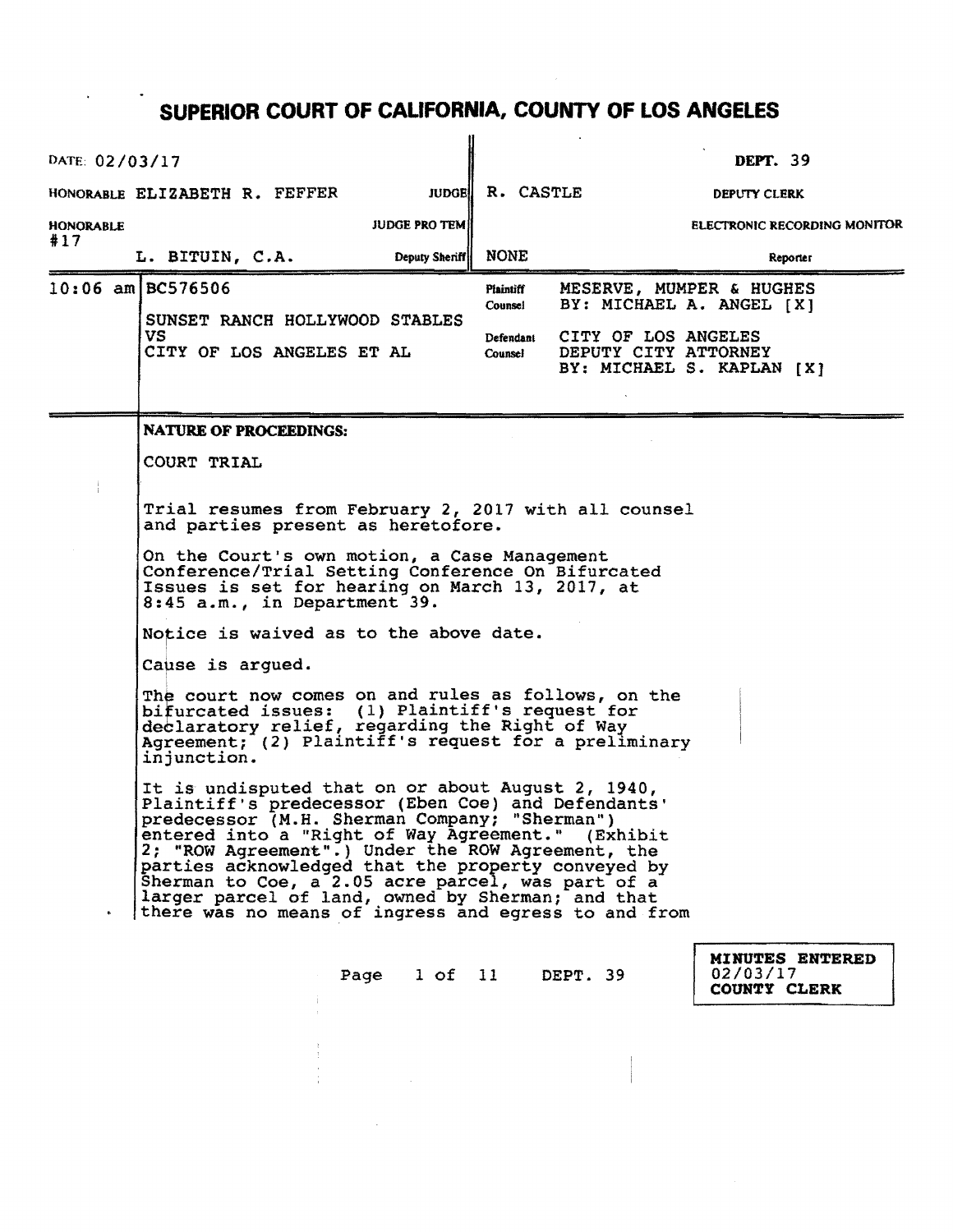| DATE: 02/03/17                                                                                                                                                                                                                                                                                                                                                                                       |                                                                                                                                                                                                                                                                                                                                                                                                                                                                       |                      |                             |                                                                          | <b>DEPT.</b> 39                 |                              |  |  |
|------------------------------------------------------------------------------------------------------------------------------------------------------------------------------------------------------------------------------------------------------------------------------------------------------------------------------------------------------------------------------------------------------|-----------------------------------------------------------------------------------------------------------------------------------------------------------------------------------------------------------------------------------------------------------------------------------------------------------------------------------------------------------------------------------------------------------------------------------------------------------------------|----------------------|-----------------------------|--------------------------------------------------------------------------|---------------------------------|------------------------------|--|--|
|                                                                                                                                                                                                                                                                                                                                                                                                      | HONORABLE ELIZABETH R. FEFFER                                                                                                                                                                                                                                                                                                                                                                                                                                         |                      | JUDGE R. CASTLE             |                                                                          | DEPUTY CLERK                    |                              |  |  |
|                                                                                                                                                                                                                                                                                                                                                                                                      |                                                                                                                                                                                                                                                                                                                                                                                                                                                                       | <b>JUDGE PRO TEM</b> |                             |                                                                          |                                 | ELECTRONIC RECORDING MONITOR |  |  |
| <b>HONORABLE</b><br>#17                                                                                                                                                                                                                                                                                                                                                                              |                                                                                                                                                                                                                                                                                                                                                                                                                                                                       |                      |                             |                                                                          |                                 |                              |  |  |
|                                                                                                                                                                                                                                                                                                                                                                                                      | L. BITUIN, C.A.                                                                                                                                                                                                                                                                                                                                                                                                                                                       | Deputy Sheriff       | <b>NONE</b>                 |                                                                          |                                 | Reporter                     |  |  |
|                                                                                                                                                                                                                                                                                                                                                                                                      | $10:06$ am BC576506                                                                                                                                                                                                                                                                                                                                                                                                                                                   |                      | <b>Plaintiff</b><br>Counsel | MESERVE, MUMPER & HUGHES<br>BY: MICHAEL A. ANGEL [X]                     |                                 |                              |  |  |
|                                                                                                                                                                                                                                                                                                                                                                                                      | SUNSET RANCH HOLLYWOOD STABLES<br>VS.<br>CITY OF LOS ANGELES ET AL                                                                                                                                                                                                                                                                                                                                                                                                    |                      | Defendant<br>Counsel        | CITY OF LOS ANGELES<br>DEPUTY CITY ATTORNEY<br>BY: MICHAEL S. KAPLAN [X] |                                 |                              |  |  |
|                                                                                                                                                                                                                                                                                                                                                                                                      | <b>NATURE OF PROCEEDINGS:</b>                                                                                                                                                                                                                                                                                                                                                                                                                                         |                      |                             |                                                                          |                                 |                              |  |  |
|                                                                                                                                                                                                                                                                                                                                                                                                      | the real property. Sherman therefore<br>granted to Coe "the right to use as a roadway in<br>""我的话"<br>common" with Sherman, "its lessees, grantees,<br>licensees, successors, and assigns, for the purpose<br>of ingress and egress from the parcel of land" upon<br>which the Sunset Ranch Hollywood stables ("Sunset<br>Ranch") are located, "but not for any other<br>purpose." The land subject to the right of way<br>easement was a 20-foot-wide strip of land. |                      |                             |                                                                          |                                 |                              |  |  |
| The ROW Agreement states that "The right of way<br>hereby granted is in lieu of any other easements or<br>rights of way for ingress and egress to or from said<br>2.05 acre parcel of land," and Coe "release[d] and<br>relinquish[ed]" to Sherman, it successors and<br>grantees, any easements or rights of way over the<br>lands of Sherman, "excepting only the right of way<br>hereby granted." |                                                                                                                                                                                                                                                                                                                                                                                                                                                                       |                      |                             |                                                                          |                                 |                              |  |  |
|                                                                                                                                                                                                                                                                                                                                                                                                      | In 1945, Sherman sold the surrounding land to the<br>City of Los Angeles, and the land is now part of<br>Griffith Park.                                                                                                                                                                                                                                                                                                                                               |                      |                             |                                                                          |                                 |                              |  |  |
|                                                                                                                                                                                                                                                                                                                                                                                                      | The court received testimony that there has<br>essentially always been a gate at Beachwood Canyon<br>Drive ("Beachwood"), where the public roadway ends<br>and the easement begins. Until approximately 2013,<br>the gate was a T-bar design (Exhibit 4). The gate<br>was open during the day, so, through 2013,<br>even vehicles unaffiliated with Sunset Ranch could<br>drive through the gate and park on the right of way.                                        |                      |                             |                                                                          |                                 |                              |  |  |
|                                                                                                                                                                                                                                                                                                                                                                                                      |                                                                                                                                                                                                                                                                                                                                                                                                                                                                       | Page                 |                             | 2 of 11 DEPT. 39                                                         | 02/03/17<br><b>COUNTY CLERK</b> | <b>MINUTES ENTERED</b>       |  |  |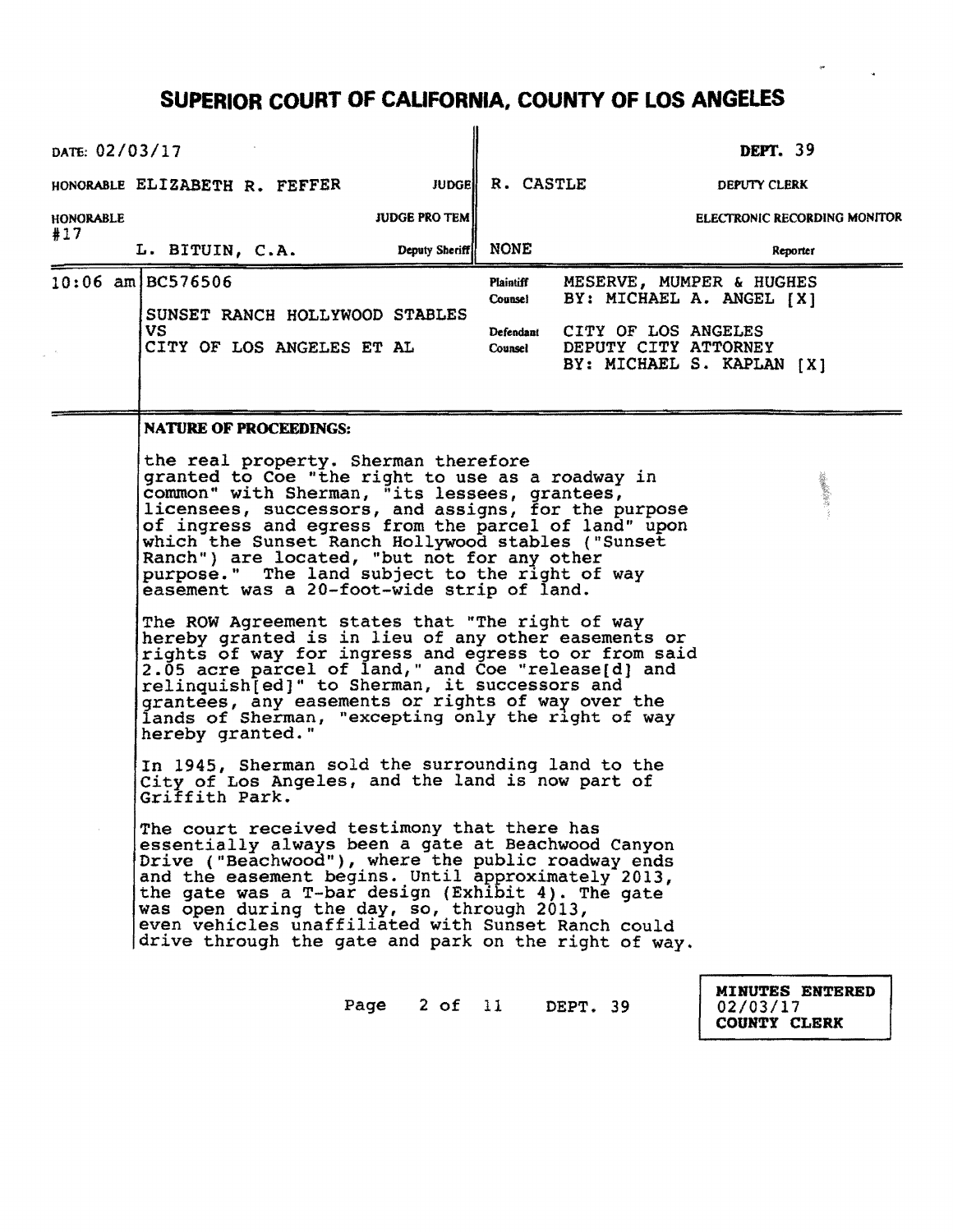$\mathbf{1}$ 

 $\sim$   $\sim$ 

 $\epsilon$ 

| DATE: 02/03/17   |                                                                                                                                                                                                                                                                                                                                                                                                                                                                                                                                                                                                                                                                                                                                                                                                                                                                                                                                                                                   |      |                      |                                              |                                                                                                                                                                                                                                                                                                                                                                                                                                                                                                                     | <b>DEPT.</b> 39 |                              |
|------------------|-----------------------------------------------------------------------------------------------------------------------------------------------------------------------------------------------------------------------------------------------------------------------------------------------------------------------------------------------------------------------------------------------------------------------------------------------------------------------------------------------------------------------------------------------------------------------------------------------------------------------------------------------------------------------------------------------------------------------------------------------------------------------------------------------------------------------------------------------------------------------------------------------------------------------------------------------------------------------------------|------|----------------------|----------------------------------------------|---------------------------------------------------------------------------------------------------------------------------------------------------------------------------------------------------------------------------------------------------------------------------------------------------------------------------------------------------------------------------------------------------------------------------------------------------------------------------------------------------------------------|-----------------|------------------------------|
|                  | HONORABLE ELIZABETH R. FEFFER                                                                                                                                                                                                                                                                                                                                                                                                                                                                                                                                                                                                                                                                                                                                                                                                                                                                                                                                                     |      |                      | JUDGE R. CASTLE                              |                                                                                                                                                                                                                                                                                                                                                                                                                                                                                                                     | DEPUTY CLERK    |                              |
| <b>HONORABLE</b> |                                                                                                                                                                                                                                                                                                                                                                                                                                                                                                                                                                                                                                                                                                                                                                                                                                                                                                                                                                                   |      | <b>JUDGE PRO TEM</b> |                                              |                                                                                                                                                                                                                                                                                                                                                                                                                                                                                                                     |                 | ELECTRONIC RECORDING MONITOR |
| #17              | L. BITUIN, C.A.                                                                                                                                                                                                                                                                                                                                                                                                                                                                                                                                                                                                                                                                                                                                                                                                                                                                                                                                                                   |      | Deputy Sheriff       | <b>NONE</b>                                  |                                                                                                                                                                                                                                                                                                                                                                                                                                                                                                                     |                 | Reporter                     |
|                  | $10:06$ am BC576506<br>SUNSET RANCH HOLLYWOOD STABLES<br>VS.<br>CITY OF LOS ANGELES ET AL                                                                                                                                                                                                                                                                                                                                                                                                                                                                                                                                                                                                                                                                                                                                                                                                                                                                                         |      |                      | Plaintiff<br>Counsel<br>Defendant<br>Counsel | MESERVE, MUMPER & HUGHES<br>BY: MICHAEL A. ANGEL [X]<br>CITY OF LOS ANGELES<br>DEPUTY CITY ATTORNEY<br>BY: MICHAEL S. KAPLAN [X]                                                                                                                                                                                                                                                                                                                                                                                    |                 |                              |
|                  | <b>NATURE OF PROCEEDINGS:</b><br>pedestrians. There was no known attempt by either<br>Sunset Ranch or by the City to prevent pedestrians<br>from walking up Beachwood Canyon and then onto the<br>easement.<br>Pedestrians walk along the easement to get to the<br>City's Hollyridge Trail. The Hollyridge Trail is a<br>public trail that is located such that hikers can<br>walk close to the world-famous "Hollywood" sign.<br>Until approximately 2001, hikers wishing to access<br>to Hollyridge Drive. In approximately 2001, the<br>owner of the private property where this trail<br>access was located built a house, which cut off<br>pedestrian access to the public trail.<br>Because that access point to the Hollyridge Trail<br>Los Angeles cut an access trail further up the<br>parties stipulated that, at the time of the trial,<br>access road.<br>The court received testimony that in recent years,<br>and other internet sites, and not due to actions of |      |                      |                                              | The pre-2014 gate also allowed unfettered access to<br>the Hollyridge Trail could access the trail more or<br>less where the easement begins, by taking Beachwood<br>closed in 2001, at around that same time the City of<br>easement, which connected the paved easement and the<br>Hollyridge Trail. This had the effect of channeling<br>pedestrians up the easement towards Sunset Ranch. The<br>approximately 15,000 pedestrians per month walk on the<br>largely due to information available on social media |                 |                              |
|                  |                                                                                                                                                                                                                                                                                                                                                                                                                                                                                                                                                                                                                                                                                                                                                                                                                                                                                                                                                                                   | Page | 3 of 11              |                                              | DEPT. 39                                                                                                                                                                                                                                                                                                                                                                                                                                                                                                            | 02/03/17        | MINUTES ENTERED              |

COUNTY CLERK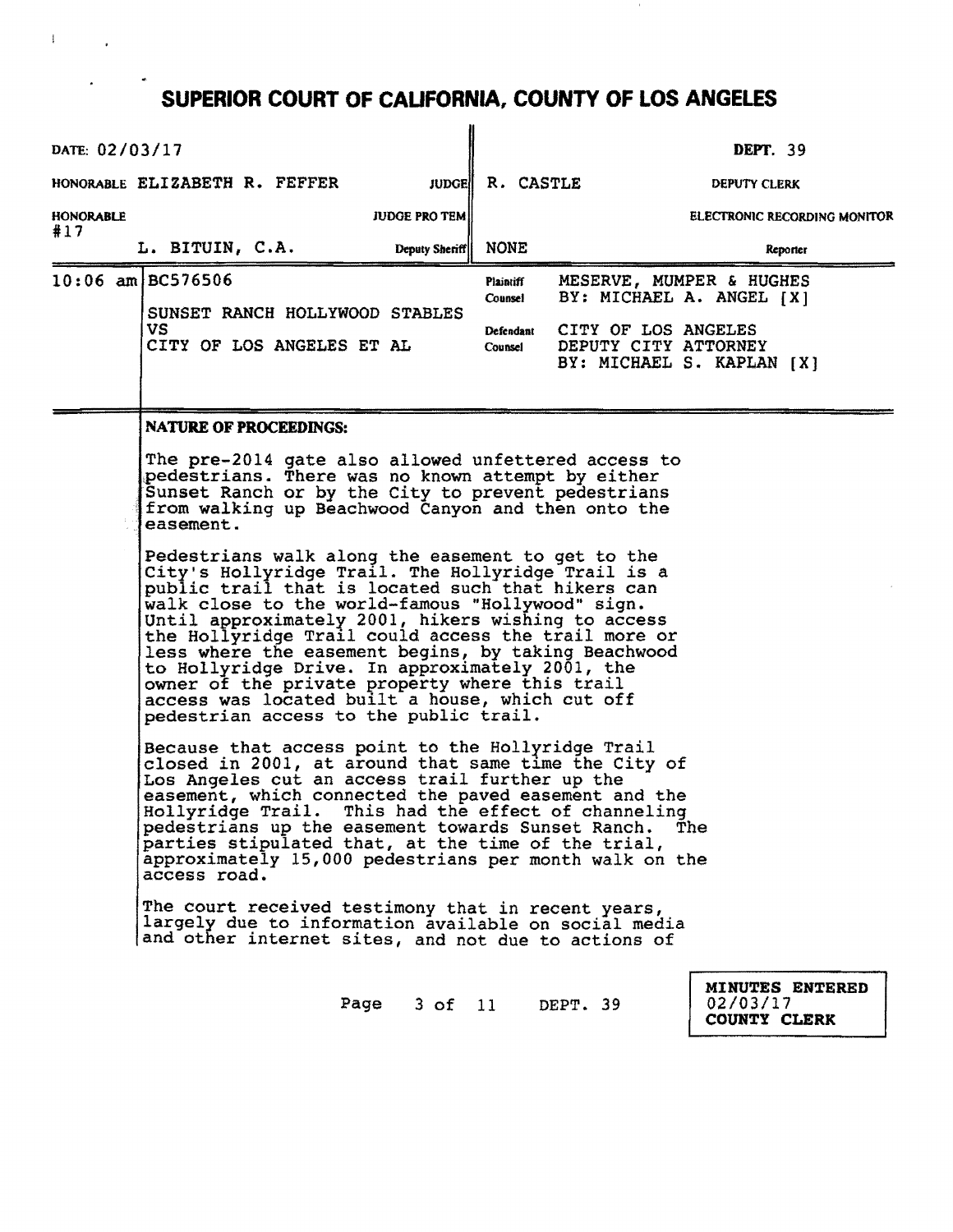| DATE: 02/03/17                                                                                                                                                                                                                                                                                                                                                                                                                                                                                                                                             |                                                                                                                                                                                                                                                                                                                                             |                                                                                                                                                                                                                                                                                                                                                                                                                                                                                                                                                  |                                              |                                             | <b>DEPT.</b> 39                                                                   |  |  |  |
|------------------------------------------------------------------------------------------------------------------------------------------------------------------------------------------------------------------------------------------------------------------------------------------------------------------------------------------------------------------------------------------------------------------------------------------------------------------------------------------------------------------------------------------------------------|---------------------------------------------------------------------------------------------------------------------------------------------------------------------------------------------------------------------------------------------------------------------------------------------------------------------------------------------|--------------------------------------------------------------------------------------------------------------------------------------------------------------------------------------------------------------------------------------------------------------------------------------------------------------------------------------------------------------------------------------------------------------------------------------------------------------------------------------------------------------------------------------------------|----------------------------------------------|---------------------------------------------|-----------------------------------------------------------------------------------|--|--|--|
|                                                                                                                                                                                                                                                                                                                                                                                                                                                                                                                                                            | HONORABLE ELIZABETH R. FEFFER                                                                                                                                                                                                                                                                                                               |                                                                                                                                                                                                                                                                                                                                                                                                                                                                                                                                                  | JUDGE R. CASTLE                              |                                             | DEPUTY CLERK                                                                      |  |  |  |
| <b>HONORABLE</b>                                                                                                                                                                                                                                                                                                                                                                                                                                                                                                                                           |                                                                                                                                                                                                                                                                                                                                             | <b>JUDGE PRO TEMI</b>                                                                                                                                                                                                                                                                                                                                                                                                                                                                                                                            |                                              |                                             | <b>ELECTRONIC RECORDING MONITOR</b>                                               |  |  |  |
| #17                                                                                                                                                                                                                                                                                                                                                                                                                                                                                                                                                        | L. BITUIN, C.A.                                                                                                                                                                                                                                                                                                                             | Deputy Sheriff                                                                                                                                                                                                                                                                                                                                                                                                                                                                                                                                   | <b>NONE</b>                                  |                                             | Reporter                                                                          |  |  |  |
|                                                                                                                                                                                                                                                                                                                                                                                                                                                                                                                                                            | 10:06 am BC576506<br>SUNSET RANCH HOLLYWOOD STABLES<br>VS.<br>CITY OF LOS ANGELES ET AL                                                                                                                                                                                                                                                     |                                                                                                                                                                                                                                                                                                                                                                                                                                                                                                                                                  | Plaintiff<br>Counsel<br>Defendant<br>Counsel | CITY OF LOS ANGELES<br>DEPUTY CITY ATTORNEY | MESERVE, MUMPER & HUGHES<br>BY: MICHAEL A. ANGEL [X]<br>BY: MICHAEL S. KAPLAN [X] |  |  |  |
|                                                                                                                                                                                                                                                                                                                                                                                                                                                                                                                                                            | <b>NATURE OF PROCEEDINGS:</b>                                                                                                                                                                                                                                                                                                               |                                                                                                                                                                                                                                                                                                                                                                                                                                                                                                                                                  |                                              |                                             |                                                                                   |  |  |  |
|                                                                                                                                                                                                                                                                                                                                                                                                                                                                                                                                                            | the City of Los Angeles, hiking has become popular,<br>and many people want to walk the Hollyridge Trail,<br>to access the Hollywood sign on foot. According to<br>testimony, the City of Los Angeles has encouraged<br>pedestrian access to the Hollywood sign via the<br>Griffith Park Observatory parking lot, and not via<br>Beachwood. |                                                                                                                                                                                                                                                                                                                                                                                                                                                                                                                                                  |                                              |                                             |                                                                                   |  |  |  |
| In approximately April 2014, the City of Los Angeles<br>closed off access to the easement by motorists and<br>pedestrians when it began construction on a new,<br>electric gate located at the end of Beachwood.<br>Construction continued until approximately December<br>31, 2014. During construction, the City posted a<br>quard south of the construction area, to advise<br>pedestrians and motorists that there was no access<br>past the end of Beachwood. The City also posted an<br>electronic sign indicating that access to all was<br>closed. |                                                                                                                                                                                                                                                                                                                                             |                                                                                                                                                                                                                                                                                                                                                                                                                                                                                                                                                  |                                              |                                             |                                                                                   |  |  |  |
|                                                                                                                                                                                                                                                                                                                                                                                                                                                                                                                                                            | Exhibit 5.                                                                                                                                                                                                                                                                                                                                  | The City of Los Angeles announced the completion of<br>the gate and reopening of pedestrian access in a<br>press release dated January 2, 2015. (Exhibit 3.)<br>The gate has a keypad system that enables Sunset'<br>Ranch users, vendors, boarders, and employees to<br>open the gate. The court received testimony that<br>this new gate has essentially eliminated cars<br>parking on the access road itself. The new gate also<br>contains a pedestrian gate. This gate is referred to<br>herein as the "Beachwood gate," and is depicted in |                                              |                                             |                                                                                   |  |  |  |
|                                                                                                                                                                                                                                                                                                                                                                                                                                                                                                                                                            |                                                                                                                                                                                                                                                                                                                                             | Page                                                                                                                                                                                                                                                                                                                                                                                                                                                                                                                                             | 4 of 11                                      | DEPT. 39                                    | MINUTES ENTERED<br>02/03/17                                                       |  |  |  |

COUNTY CLERK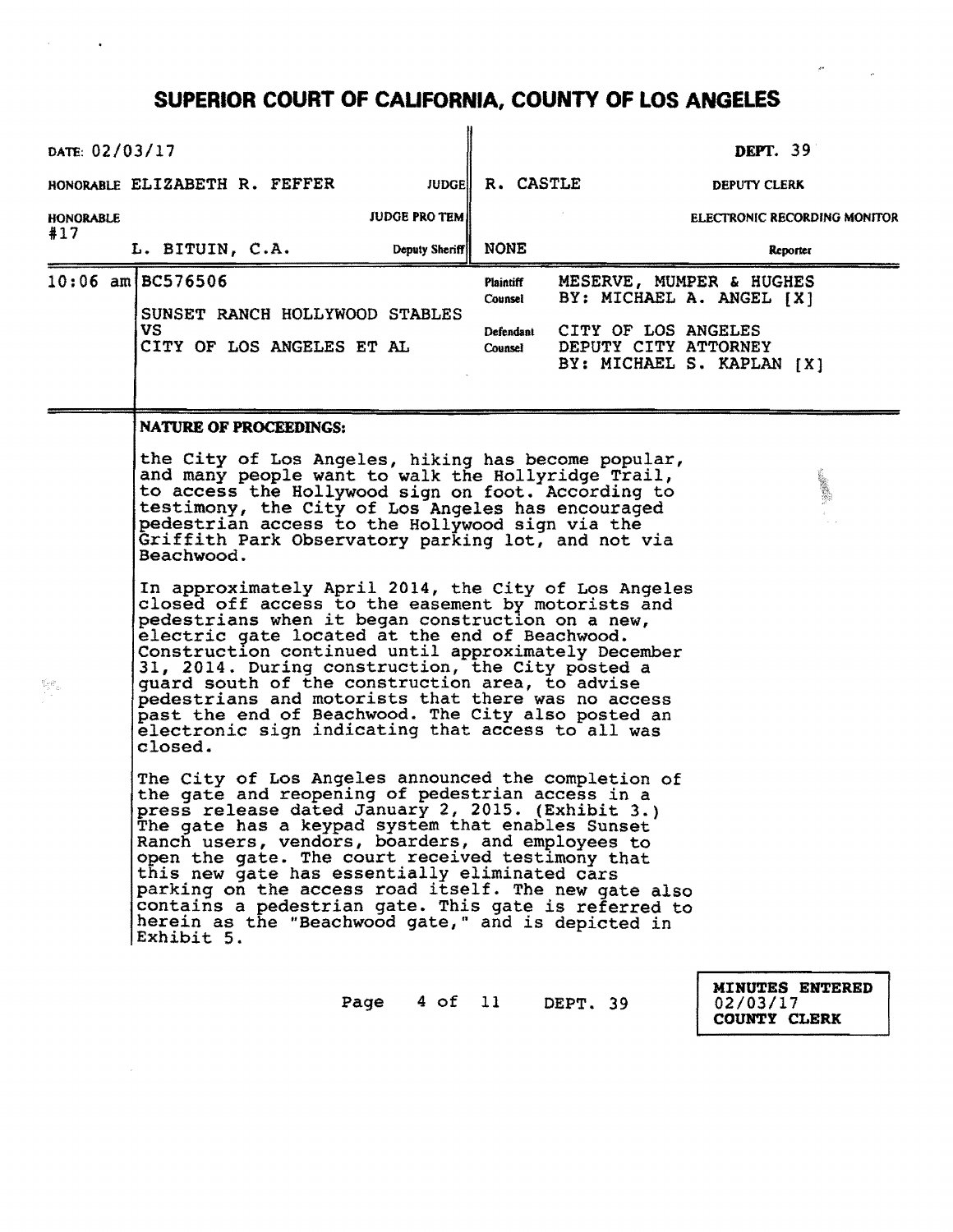$\bar{\mathbf{r}}$ 

 $\bullet$ 

| DATE: 02/03/17   |                                                                                                                                                                                                                                                                                                                                                                                                                                                                                                                                                                                                                                                                                                                                                                                                                                                                                                                                                                                                                                                                                                                                                                                                                                                                                          |                |                                              |                                                                                                                                  | <b>DEPT.</b> 39     |                              |
|------------------|------------------------------------------------------------------------------------------------------------------------------------------------------------------------------------------------------------------------------------------------------------------------------------------------------------------------------------------------------------------------------------------------------------------------------------------------------------------------------------------------------------------------------------------------------------------------------------------------------------------------------------------------------------------------------------------------------------------------------------------------------------------------------------------------------------------------------------------------------------------------------------------------------------------------------------------------------------------------------------------------------------------------------------------------------------------------------------------------------------------------------------------------------------------------------------------------------------------------------------------------------------------------------------------|----------------|----------------------------------------------|----------------------------------------------------------------------------------------------------------------------------------|---------------------|------------------------------|
|                  | HONORABLE ELIZABETH R. FEFFER                                                                                                                                                                                                                                                                                                                                                                                                                                                                                                                                                                                                                                                                                                                                                                                                                                                                                                                                                                                                                                                                                                                                                                                                                                                            |                | JUDGE R. CASTLE                              |                                                                                                                                  | <b>DEPUTY CLERK</b> |                              |
| <b>HONORABLE</b> | <b>JUDGE PRO TEMI</b>                                                                                                                                                                                                                                                                                                                                                                                                                                                                                                                                                                                                                                                                                                                                                                                                                                                                                                                                                                                                                                                                                                                                                                                                                                                                    |                |                                              |                                                                                                                                  |                     | ELECTRONIC RECORDING MONITOR |
|                  | L. BITUIN, C.A.                                                                                                                                                                                                                                                                                                                                                                                                                                                                                                                                                                                                                                                                                                                                                                                                                                                                                                                                                                                                                                                                                                                                                                                                                                                                          | Deputy Sheriff | NONE                                         |                                                                                                                                  |                     | Reporter                     |
| #17              | $10:06$ am BC576506<br>SUNSET RANCH HOLLYWOOD STABLES<br><b>VS</b><br>CITY OF LOS ANGELES ET AL<br><b>NATURE OF PROCEEDINGS:</b><br>The City has continued to post a guard at the gate<br>area. The Court received testimony that the guard has<br>turned paying Sunset Ranch customers away, to the<br>present time.<br>Plaintiffs seek a declaration that the ROW Agreement<br>creates an exclusive easement, thereby precluding<br>members of the public (including hikers) from walking<br>on the easement; and an injunction enjoining the<br>public from using the easement, and also enjoining<br>certain conduct of the City of Los Angeles.<br>An easement is an interest in the land of another,<br>which entitles the owner of the easement to a<br>limited use or enjoyment of the other's land.<br>(Eastman v. Piper (1924) 68 Cal.App. 554, 600.) A<br>right-of-way is an easement that is attached to the<br>land. (Civil Code § 801.) An easement creates a<br>nonpossessory right to enter and use land in<br>another's possession, and obligates the possessor<br>not to interfere with the uses authorized by the<br>easement. An easement is an interest in the land<br>of another, and is not an estate in land. The<br>land to which an easement is attached (i.e. |                | Plaintiff<br>Counsel<br>Defendant<br>Counsel | MESERVE, MUMPER & HUGHES<br>BY: MICHAEL A. ANGEL [X]<br>CITY OF LOS ANGELES<br>DEPUTY CITY ATTORNEY<br>BY: MICHAEL S. KAPLAN [X] |                     |                              |
|                  | Plaintiff's) is the dominant tenement; the land upon<br>which a burden or servitude is laid (i.e. City's) is<br>the servient tenement. (Civil Code § 803.)<br>owner of occupant of a dominant tenement may bring<br>an action to enforce the easement. (Civil Code §<br>809.                                                                                                                                                                                                                                                                                                                                                                                                                                                                                                                                                                                                                                                                                                                                                                                                                                                                                                                                                                                                             |                |                                              | The                                                                                                                              |                     |                              |
|                  |                                                                                                                                                                                                                                                                                                                                                                                                                                                                                                                                                                                                                                                                                                                                                                                                                                                                                                                                                                                                                                                                                                                                                                                                                                                                                          |                |                                              |                                                                                                                                  |                     |                              |

Page 5 of 11 DEPT. 39

MINUTES ENTERED COUNTY CLERK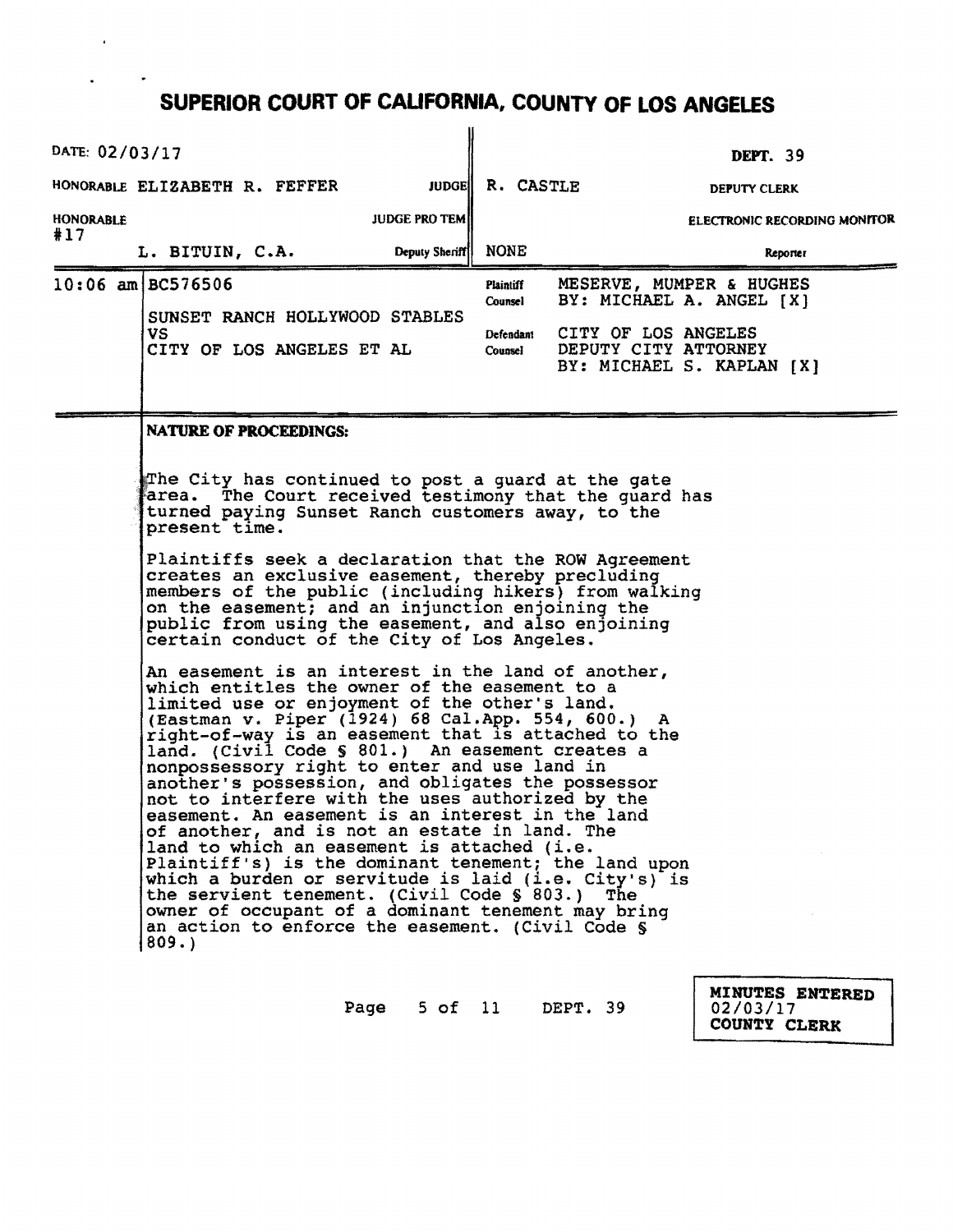| DATE: 02/03/17                |                                                                                                                                                                                                                                                                                                                                                                                                                                                                                                                                                                                                                                                                                                                                                                                                                      |                       |                      |                                                                          | <b>DEPT.</b> 39                 |                                     |  |
|-------------------------------|----------------------------------------------------------------------------------------------------------------------------------------------------------------------------------------------------------------------------------------------------------------------------------------------------------------------------------------------------------------------------------------------------------------------------------------------------------------------------------------------------------------------------------------------------------------------------------------------------------------------------------------------------------------------------------------------------------------------------------------------------------------------------------------------------------------------|-----------------------|----------------------|--------------------------------------------------------------------------|---------------------------------|-------------------------------------|--|
| HONORABLE ELIZABETH R. FEFFER |                                                                                                                                                                                                                                                                                                                                                                                                                                                                                                                                                                                                                                                                                                                                                                                                                      | <b>JUDGE  </b>        | R. CASTLE            |                                                                          | DEPUTY CLERK                    |                                     |  |
| <b>HONORABLE</b><br>#17       |                                                                                                                                                                                                                                                                                                                                                                                                                                                                                                                                                                                                                                                                                                                                                                                                                      | <b>JUDGE PRO TEM</b>  |                      |                                                                          |                                 | <b>ELECTRONIC RECORDING MONITOR</b> |  |
| L. BITUIN, C.A.               |                                                                                                                                                                                                                                                                                                                                                                                                                                                                                                                                                                                                                                                                                                                                                                                                                      | Deputy Sheriff        | NONE                 |                                                                          |                                 | Reporter                            |  |
| $10:06$ am BC576506           |                                                                                                                                                                                                                                                                                                                                                                                                                                                                                                                                                                                                                                                                                                                                                                                                                      |                       | Plaintiff<br>Counsel | MESERVE, MUMPER & HUGHES<br>BY: MICHAEL A. ANGEL [X]                     |                                 |                                     |  |
| VS                            | SUNSET RANCH HOLLYWOOD STABLES<br>CITY OF LOS ANGELES ET AL                                                                                                                                                                                                                                                                                                                                                                                                                                                                                                                                                                                                                                                                                                                                                          |                       | Defendant<br>Counsel | CITY OF LOS ANGELES<br>DEPUTY CITY ATTORNEY<br>BY: MICHAEL S. KAPLAN [X] |                                 |                                     |  |
|                               | <b>NATURE OF PROCEEDINGS:</b>                                                                                                                                                                                                                                                                                                                                                                                                                                                                                                                                                                                                                                                                                                                                                                                        |                       |                      |                                                                          |                                 |                                     |  |
| Cal.2nd 576, 579.)            | Every incident of ownership not inconsistent with<br>the easement and the enjoyment of the same, is<br>reserved to the grantor. (Dierssen v. McCormack<br>(1938) 28 Cal.App.2d 164, 170.) Thus, the easement<br>holder must exercise his right so as not to impose<br>an unnecessary burden on the servient tenement, and<br>the owner of the servient tenement may make any use<br>of the property that does not unduly or unreasonably<br>interfere with the easement. (Atchison, Topeka &<br>Santa Fe Ry. Co. v. Abar (1969) 275 Cal. App. 2d 456,<br>464.) Whether a particular use of the land by the<br>servient owner, or by someone acting with his<br>authorization, is an unreasonable interference is a<br>question of fact. (City of Pasadena v.<br>California-Michigan Land and Water Company (1941) 17 |                       |                      |                                                                          |                                 |                                     |  |
|                               | The issues litigated in this bifurcated court trial<br>phase are as follows:                                                                                                                                                                                                                                                                                                                                                                                                                                                                                                                                                                                                                                                                                                                                         |                       |                      |                                                                          |                                 |                                     |  |
|                               | 1. Does the ROW Agreement preclude members of<br>the public from using the easement? That is,<br>may the only users of the easement be the City<br>of Los Angeles (servient tenement owner) and<br>Sunset Ranch (the dominant tenement owner)?                                                                                                                                                                                                                                                                                                                                                                                                                                                                                                                                                                       |                       |                      |                                                                          |                                 |                                     |  |
|                               | The court finds that it does not. Here, the subject<br>right of way easement was created by an express<br>grant, i.e. the ROW Agreement. The City of Los<br>Angeles owns the land itself. By its own terms, the                                                                                                                                                                                                                                                                                                                                                                                                                                                                                                                                                                                                      |                       |                      |                                                                          |                                 |                                     |  |
|                               |                                                                                                                                                                                                                                                                                                                                                                                                                                                                                                                                                                                                                                                                                                                                                                                                                      | Page 6 of 11 DEPT. 39 |                      |                                                                          | 02/03/17<br><b>COUNTY CLERK</b> | MINUTES ENTERED                     |  |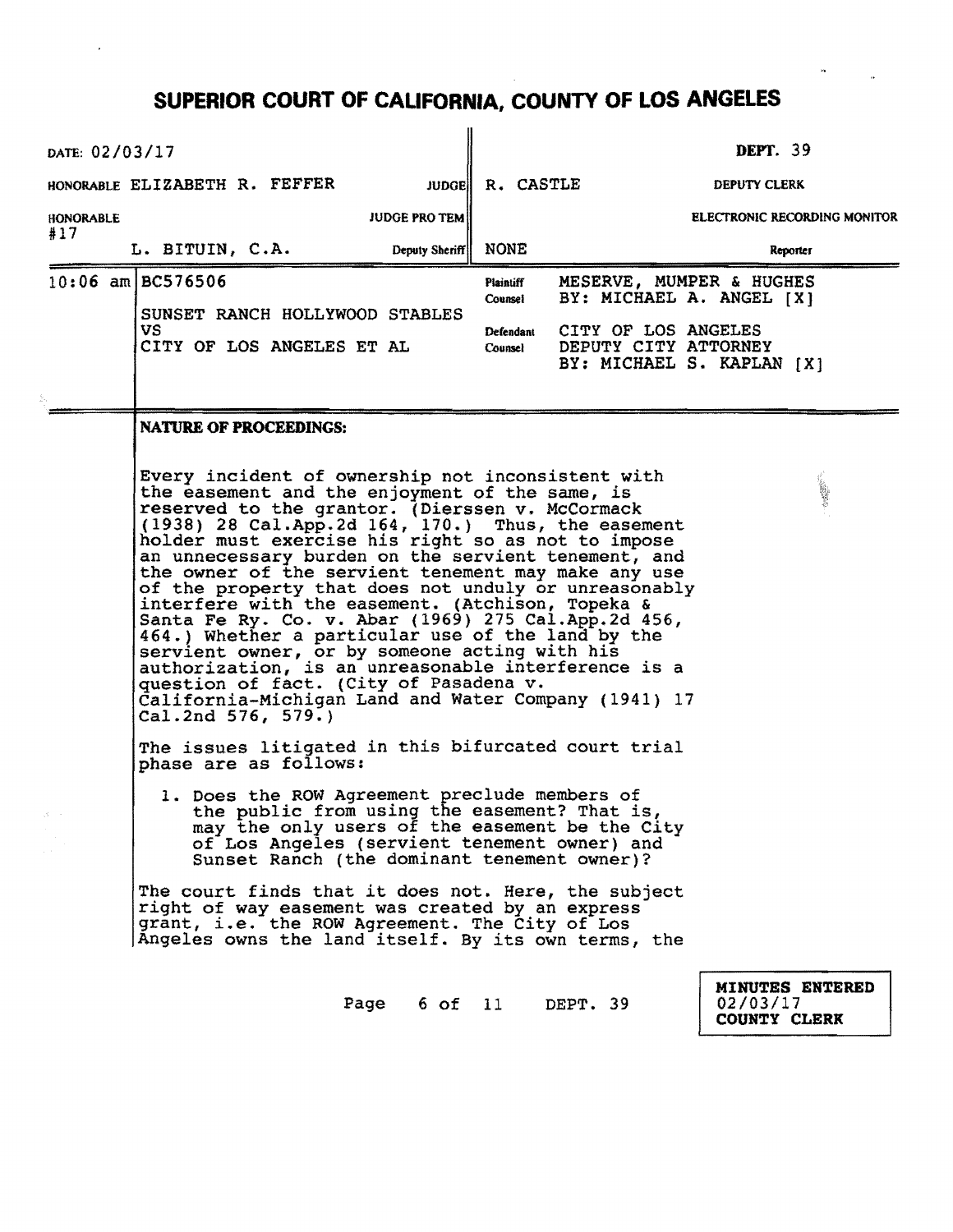$\blacksquare$ 

| DATE: 02/03/17   |                                                                                                                                                                                                                                                                                                                                                                                                                                                                                                                                                       |                      |                 |                                              |                                                                                                                                  | <b>DEPT.</b> 39     |                                     |  |
|------------------|-------------------------------------------------------------------------------------------------------------------------------------------------------------------------------------------------------------------------------------------------------------------------------------------------------------------------------------------------------------------------------------------------------------------------------------------------------------------------------------------------------------------------------------------------------|----------------------|-----------------|----------------------------------------------|----------------------------------------------------------------------------------------------------------------------------------|---------------------|-------------------------------------|--|
|                  | HONORABLE ELIZABETH R. FEFFER                                                                                                                                                                                                                                                                                                                                                                                                                                                                                                                         |                      | JUDGE R. CASTLE |                                              |                                                                                                                                  | <b>DEPUTY CLERK</b> |                                     |  |
| <b>HONORABLE</b> |                                                                                                                                                                                                                                                                                                                                                                                                                                                                                                                                                       | <b>JUDGE PRO TEM</b> |                 |                                              |                                                                                                                                  |                     | <b>ELECTRONIC RECORDING MONITOR</b> |  |
| #17              | L. BITUIN, C.A.                                                                                                                                                                                                                                                                                                                                                                                                                                                                                                                                       |                      | Deputy Sheriff  | <b>NONE</b>                                  |                                                                                                                                  |                     | Reporter                            |  |
|                  | 10:06 am BC576506<br>SUNSET RANCH HOLLYWOOD STABLES<br>VS<br>CITY OF LOS ANGELES ET AL                                                                                                                                                                                                                                                                                                                                                                                                                                                                |                      |                 | Plaintiff<br>Counsel<br>Defendant<br>Counsel | MESERVE, MUMPER & HUGHES<br>BY: MICHAEL A. ANGEL [X]<br>CITY OF LOS ANGELES<br>DEPUTY CITY ATTORNEY<br>BY: MICHAEL S. KAPLAN [X] |                     |                                     |  |
|                  | <b>NATURE OF PROCEEDINGS:</b>                                                                                                                                                                                                                                                                                                                                                                                                                                                                                                                         |                      |                 |                                              |                                                                                                                                  |                     |                                     |  |
|                  | ROW Agreement is not exclusive. Indeed, Sunset<br>Ranch's use is limited to ingress and egress only.<br>The ROW Agreement does not convey upon the owner of<br>the dominant tenement the ability to limit use by<br>the owner of the servient tenement.<br>Therefore, under the ROW Agreement, members of the<br>public (i.e. pedestrians/hikers) cannot be excluded<br>from using the easement.<br>2. Has the City of Los Angeles, as the owner<br>of the servient tenement, unreasonably or<br>unduly interfered with the right of way<br>easement? |                      |                 |                                              |                                                                                                                                  |                     |                                     |  |
|                  | The court finds that the City has unreasonably and<br>unduly interfered with Sunset Ranch's right of way<br>easement, in two ways: by its agents (the guards)<br>turning away Sunset Ranch-related motorists<br>(including customers); and (2) by taking the<br>affirmative step, in approximately 2001, of<br>channeling pedestrian traffic further along the<br>easement road, to access the Hollyridge Trail.                                                                                                                                      |                      |                 |                                              |                                                                                                                                  |                     |                                     |  |
|                  | As to the first point, the court received undisputed<br>evidence (including the testimony of Sunset Ranch<br>manager and resident Jason Pitti) that, subsequent<br>to the opening of the new gate in January 2015, and<br>continuing through the present, the City's quards<br>have turned away paying customers of Sunset Ranch.<br>This is an express violation of the ROW Agreement,                                                                                                                                                               |                      |                 |                                              |                                                                                                                                  |                     |                                     |  |
|                  |                                                                                                                                                                                                                                                                                                                                                                                                                                                                                                                                                       | Page                 | 7 of 11         |                                              | DEPT. 39                                                                                                                         | 02/03/17            | MINUTES ENTERED                     |  |

COUNTY CLERK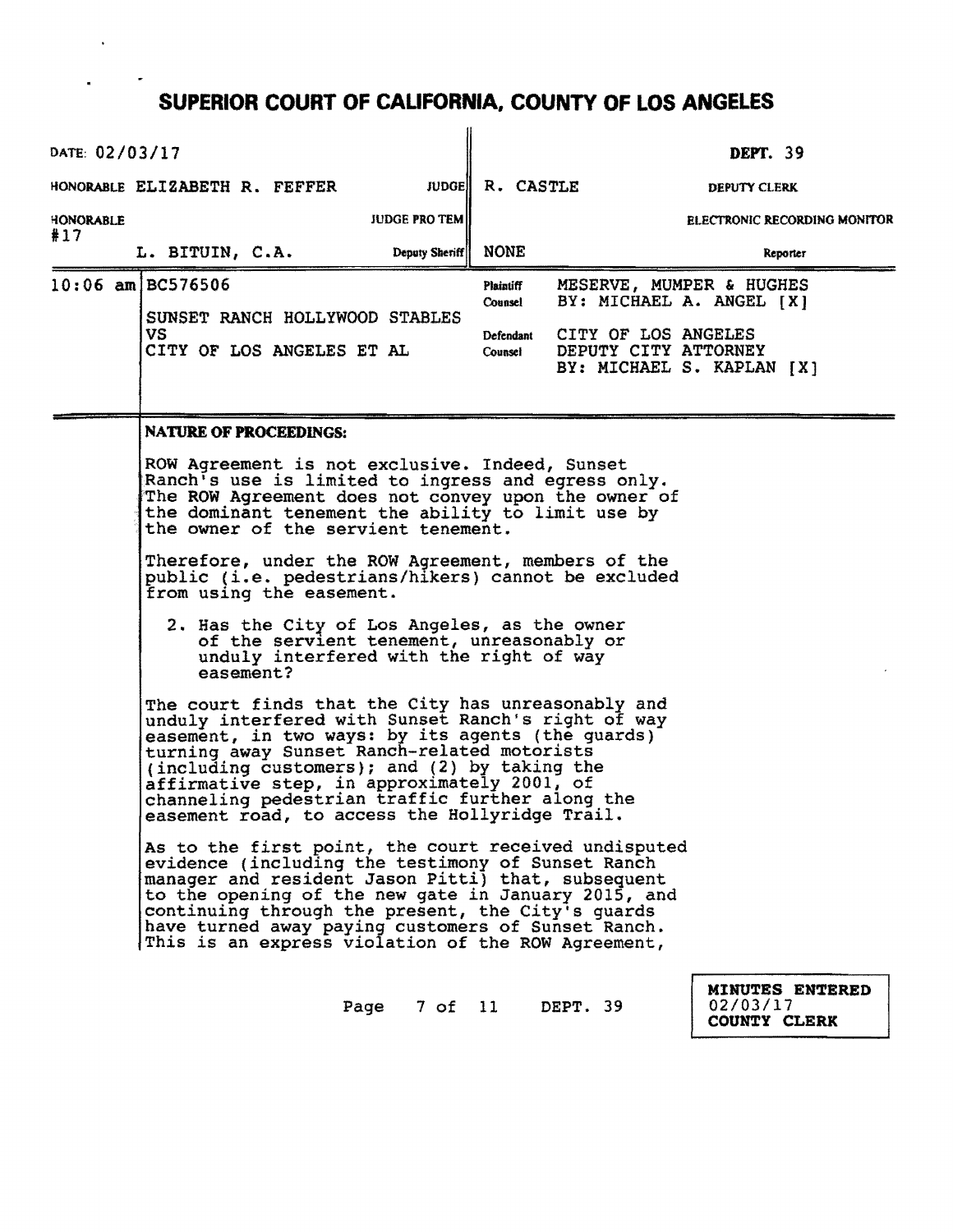| DATE: 02/03/17   |                                                                                                                                                                                                                                                                                                                                                                                                                                                                                                                                                                                                                                                                                                                                                                                                                                                                                                                                                                                                                                                                                                                                                                                                                                                                                                                                                                                                                                                                                                                   |                       |                                                     |                                             | <b>DEPT.</b> 39                                                                   |
|------------------|-------------------------------------------------------------------------------------------------------------------------------------------------------------------------------------------------------------------------------------------------------------------------------------------------------------------------------------------------------------------------------------------------------------------------------------------------------------------------------------------------------------------------------------------------------------------------------------------------------------------------------------------------------------------------------------------------------------------------------------------------------------------------------------------------------------------------------------------------------------------------------------------------------------------------------------------------------------------------------------------------------------------------------------------------------------------------------------------------------------------------------------------------------------------------------------------------------------------------------------------------------------------------------------------------------------------------------------------------------------------------------------------------------------------------------------------------------------------------------------------------------------------|-----------------------|-----------------------------------------------------|---------------------------------------------|-----------------------------------------------------------------------------------|
|                  | HONORABLE ELIZABETH R. FEFFER                                                                                                                                                                                                                                                                                                                                                                                                                                                                                                                                                                                                                                                                                                                                                                                                                                                                                                                                                                                                                                                                                                                                                                                                                                                                                                                                                                                                                                                                                     |                       | JUDGE R. CASTLE                                     |                                             | DEPUTY CLERK                                                                      |
| <b>HONORABLE</b> |                                                                                                                                                                                                                                                                                                                                                                                                                                                                                                                                                                                                                                                                                                                                                                                                                                                                                                                                                                                                                                                                                                                                                                                                                                                                                                                                                                                                                                                                                                                   | <b>JUDGE PRO TEM </b> |                                                     |                                             | <b>ELECTRONIC RECORDING MONITOR</b>                                               |
| #17              | L. BITUIN, C.A.                                                                                                                                                                                                                                                                                                                                                                                                                                                                                                                                                                                                                                                                                                                                                                                                                                                                                                                                                                                                                                                                                                                                                                                                                                                                                                                                                                                                                                                                                                   | Deputy Sheriff        | <b>NONE</b>                                         |                                             | Reporter                                                                          |
|                  | $10:06$ am BC576506<br>SUNSET RANCH HOLLYWOOD STABLES<br>VS.<br>CITY OF LOS ANGELES ET AL                                                                                                                                                                                                                                                                                                                                                                                                                                                                                                                                                                                                                                                                                                                                                                                                                                                                                                                                                                                                                                                                                                                                                                                                                                                                                                                                                                                                                         |                       | <b>Plaintiff</b><br>Counsel<br>Defendant<br>Counsel | CITY OF LOS ANGELES<br>DEPUTY CITY ATTORNEY | MESERVE, MUMPER & HUGHES<br>BY: MICHAEL A. ANGEL [X]<br>BY: MICHAEL S. KAPLAN [X] |
|                  | <b>NATURE OF PROCEEDINGS:</b><br>and constitutes unreasonable interference with the<br>easement. Because the violations are ongoing, and an<br>action for damages would not adequately remedy the<br>violations, injunctive relief is appropriate.<br>Second, when the City created a new pedestrian<br>access point to the Hollyridge Trail in 2001, it<br>affirmatively channeled the pedestrian traffic to a<br>point further along the easement, towards Sunset<br>Ranch. The court received evidence that these 15,000<br>pedestrians per month do block access to and from<br>Sunset Ranch. The City has channeled the pedestrians<br>down the easement, past approximately three turns in<br>the road (Exhibit $1$ ), to a point where the<br>pedestrians do walk over the City-cut access<br>connecting the easement to the Hollyridge Trail. The<br>City's channeling pedestrians to the 2001 access<br>point does block ingress and egress for Sunset<br>Ranch, and, as such, constitutes an unreasonable<br>interference with Sunset Ranch's use of the<br>easement.<br>The court did not receive evidence as to the actual<br>distance between the pre-2001 access point to the<br>Hollyridge Trail, and the location of the Beachwood<br>gate, depicted in Exhibit 5. An aerial photograph of<br>the vicinity (Exhibit 1) reflects that the two<br>locations are close to each other.<br>The court therefore grants Plaintiff's request for a<br>preliminary injunction, and enjoins the City of Los |                       |                                                     |                                             |                                                                                   |
|                  |                                                                                                                                                                                                                                                                                                                                                                                                                                                                                                                                                                                                                                                                                                                                                                                                                                                                                                                                                                                                                                                                                                                                                                                                                                                                                                                                                                                                                                                                                                                   | Page 8 of 11 DEPT. 39 |                                                     |                                             | <b>MINUTES ENTERED</b><br>02/03/17<br>COUNTY CLERK                                |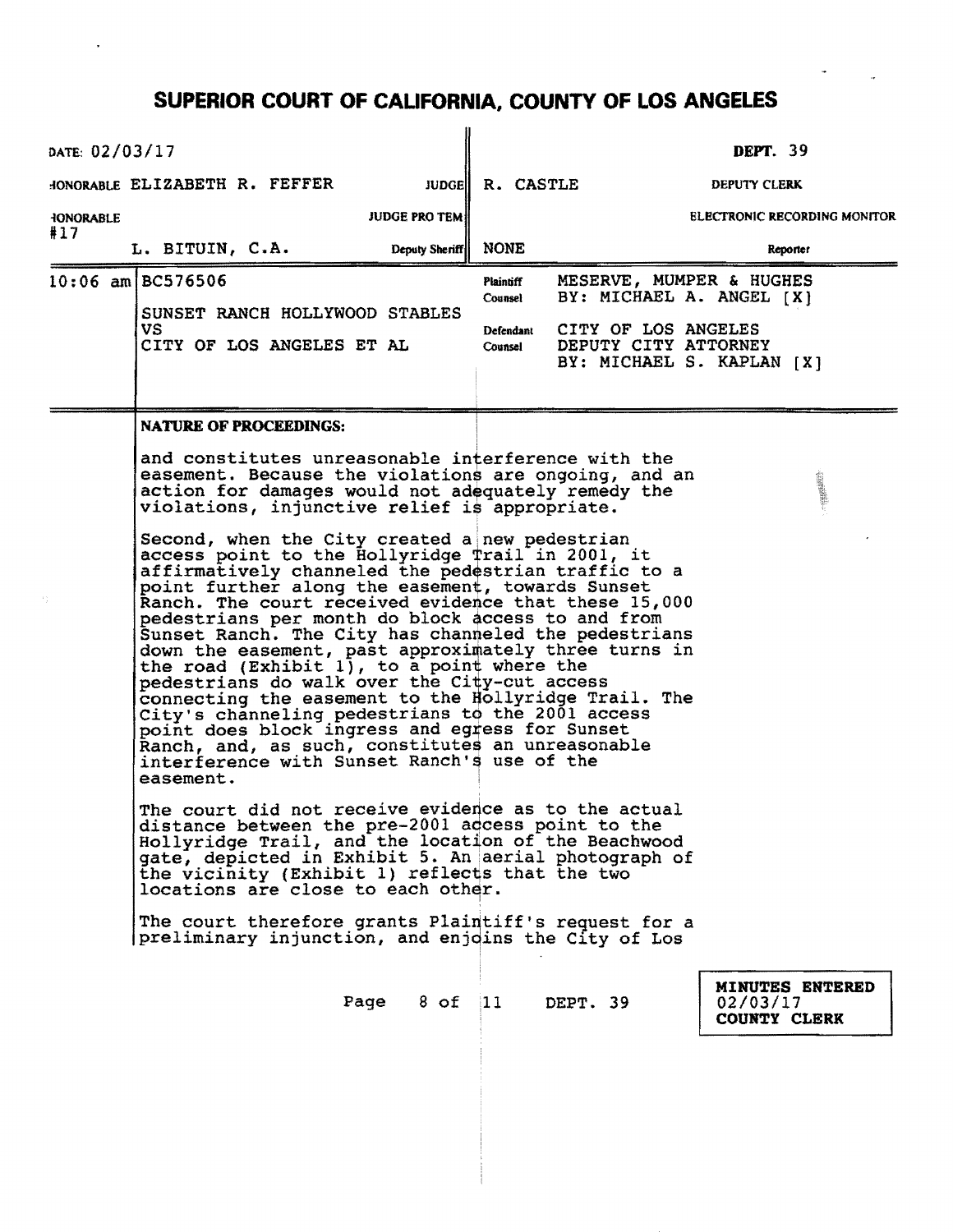| DATE: 02/03/17                                                                                                                                                                                                                                                                                                                                                                                                                                                                                                                                                                                                                                                                                                                                              | <b>DEPT.</b> 39                                                                                  |
|-------------------------------------------------------------------------------------------------------------------------------------------------------------------------------------------------------------------------------------------------------------------------------------------------------------------------------------------------------------------------------------------------------------------------------------------------------------------------------------------------------------------------------------------------------------------------------------------------------------------------------------------------------------------------------------------------------------------------------------------------------------|--------------------------------------------------------------------------------------------------|
| HONORABLE ELIZABETH R. FEFFER                                                                                                                                                                                                                                                                                                                                                                                                                                                                                                                                                                                                                                                                                                                               | <b>JUDGE R. CASTLE</b><br>DEPUTY CLERK                                                           |
| <b>HONORABLE</b><br><b>JUDGE PRO TEMI</b><br>#17                                                                                                                                                                                                                                                                                                                                                                                                                                                                                                                                                                                                                                                                                                            | <b>ELECTRONIC RECORDING MONITOR</b>                                                              |
| L. BITUIN, C.A.<br>Deputy Sheriff                                                                                                                                                                                                                                                                                                                                                                                                                                                                                                                                                                                                                                                                                                                           | <b>NONE</b><br>Reporter                                                                          |
| 10:06 am BC576506                                                                                                                                                                                                                                                                                                                                                                                                                                                                                                                                                                                                                                                                                                                                           | MESERVE, MUMPER & HUGHES<br>Plaintiff<br>BY: MICHAEL A. ANGEL [X]<br>Counsel                     |
| SUNSET RANCH HOLLYWOOD STABLES<br>VS.<br>CITY OF LOS ANGELES ET AL                                                                                                                                                                                                                                                                                                                                                                                                                                                                                                                                                                                                                                                                                          | CITY OF LOS ANGELES<br>Defendant<br>DEPUTY CITY ATTORNEY<br>Counsel<br>BY: MICHAEL S. KAPLAN [X] |
| <b>NATURE OF PROCEEDINGS:</b>                                                                                                                                                                                                                                                                                                                                                                                                                                                                                                                                                                                                                                                                                                                               |                                                                                                  |
| Angeles as follows:<br>1. The City of Los Angeles, and its agents,<br>and employees, including guards, are<br>preliminarily enjoined from precluding ingress<br>or egress of vehicles relating to Sunset Ranch<br>(i.e. its employees, vendors, customers, and<br>boarders); and<br>2. The City of Los Angeles is preliminarily<br>enjoined and ordered to provide public<br>pedestrian access to the Hollyridge Trail, at<br>a location as closest to the start of the<br>subject easement (i.e. the location of the<br>Beachwood gate, as depicted in Exhibit 5) or<br>at the pre-2001 access point (from Hollyridge<br>$Dirive)$ , as is practicable.<br>The court requested that the City of Los Angeles<br>provide the court with an update as to site |                                                                                                  |
| selection and other logistics pertaining to the new<br>pedestrian access point at the March 13, 2017 Case<br>Management Conference.                                                                                                                                                                                                                                                                                                                                                                                                                                                                                                                                                                                                                         |                                                                                                  |
| The clerk to give notice.                                                                                                                                                                                                                                                                                                                                                                                                                                                                                                                                                                                                                                                                                                                                   |                                                                                                  |
| CLERK'S CERTIFICATE OF MAILING                                                                                                                                                                                                                                                                                                                                                                                                                                                                                                                                                                                                                                                                                                                              |                                                                                                  |
| I, the below-named Executive Officer/Clerk of the<br>above-entitled court, do hereby certify that I am                                                                                                                                                                                                                                                                                                                                                                                                                                                                                                                                                                                                                                                      |                                                                                                  |
|                                                                                                                                                                                                                                                                                                                                                                                                                                                                                                                                                                                                                                                                                                                                                             | MINUTES ENTERED<br>Page 9 of 11 DEPT. 39<br>02/03/17<br><b>COUNTY CLERK</b>                      |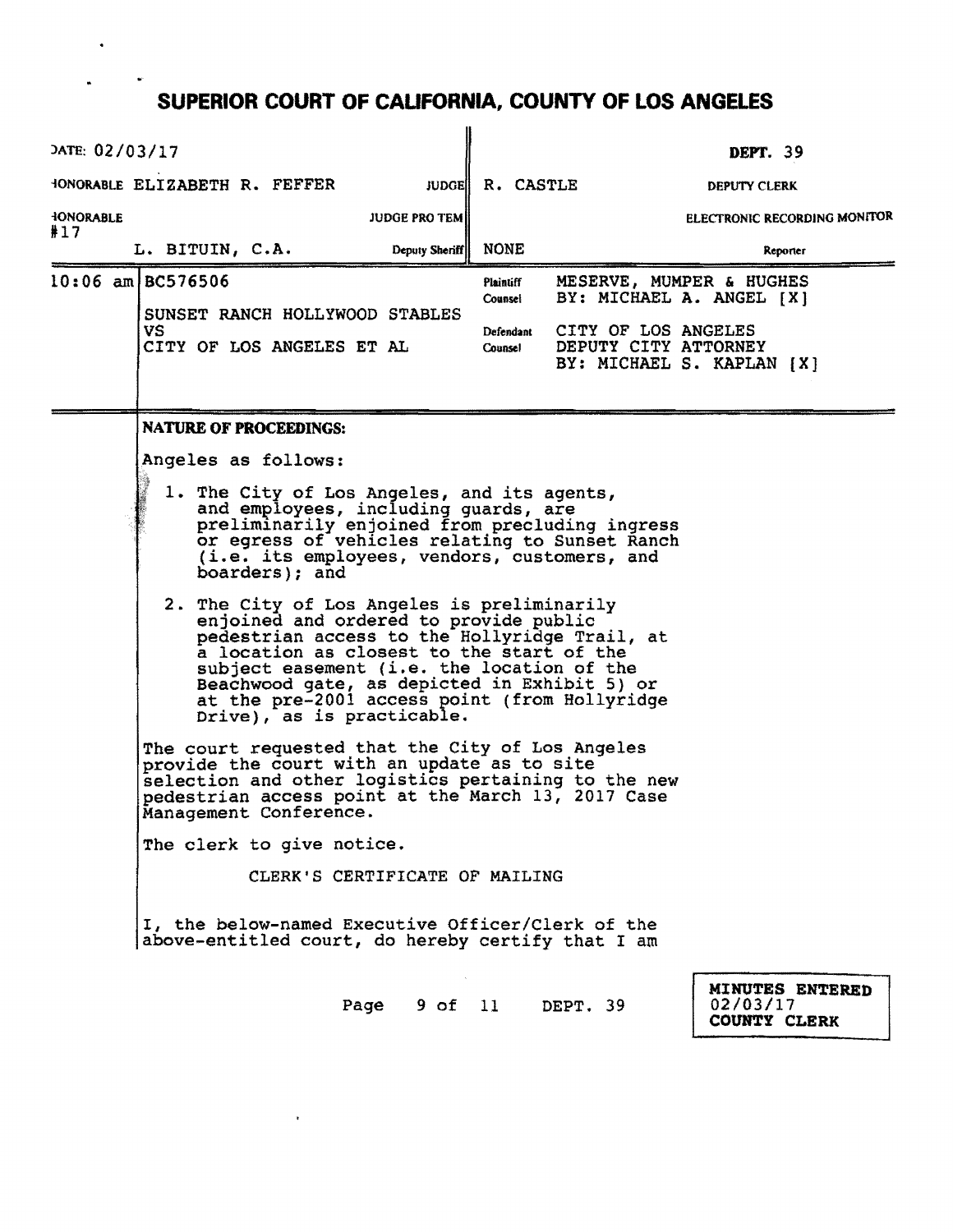| DATE: 02/03/17                                                                                                                                                                                                                                                                                                                                                                                                                                                                                                                                                                                                                             |                                                                                                                                                          |                      |                      |                                                      | <b>DEPT. 39</b>                                    |  |  |  |  |
|--------------------------------------------------------------------------------------------------------------------------------------------------------------------------------------------------------------------------------------------------------------------------------------------------------------------------------------------------------------------------------------------------------------------------------------------------------------------------------------------------------------------------------------------------------------------------------------------------------------------------------------------|----------------------------------------------------------------------------------------------------------------------------------------------------------|----------------------|----------------------|------------------------------------------------------|----------------------------------------------------|--|--|--|--|
|                                                                                                                                                                                                                                                                                                                                                                                                                                                                                                                                                                                                                                            | HONORABLE ELIZABETH R. FEFFER                                                                                                                            | <b>JUDGE</b>         | R. CASTLE            |                                                      | <b>DEPUTY CLERK</b>                                |  |  |  |  |
| <b>HONORABLE</b>                                                                                                                                                                                                                                                                                                                                                                                                                                                                                                                                                                                                                           |                                                                                                                                                          | <b>JUDGE PRO TEM</b> |                      |                                                      | ELECTRONIC RECORDING MONITOR                       |  |  |  |  |
| #17                                                                                                                                                                                                                                                                                                                                                                                                                                                                                                                                                                                                                                        | L. BITUIN, C.A.                                                                                                                                          | Deputy Sheriff       | <b>NONE</b>          |                                                      | Reporter                                           |  |  |  |  |
|                                                                                                                                                                                                                                                                                                                                                                                                                                                                                                                                                                                                                                            | $10:06$ am BC576506<br>SUNSET RANCH HOLLYWOOD STABLES                                                                                                    |                      | Plaintiff<br>Counsel | MESERVE, MUMPER & HUGHES<br>BY: MICHAEL A. ANGEL [X] |                                                    |  |  |  |  |
|                                                                                                                                                                                                                                                                                                                                                                                                                                                                                                                                                                                                                                            | VS.<br>CITY OF LOS ANGELES ET AL                                                                                                                         |                      | Defendant<br>Counsel | CITY OF LOS ANGELES<br>DEPUTY CITY ATTORNEY          | BY: MICHAEL S. KAPLAN [X]                          |  |  |  |  |
|                                                                                                                                                                                                                                                                                                                                                                                                                                                                                                                                                                                                                                            | <b>NATURE OF PROCEEDINGS:</b>                                                                                                                            |                      |                      |                                                      |                                                    |  |  |  |  |
| not a party to the cause herein, and that on this<br>date I served the<br>minute order of February 3, 2017<br>upon each party or counsel named below by placing<br>the document for collection and mailing so as to<br>cause it to be deposited in the United States mail<br>at the courthouse in Los Angeles,<br>California, one copy of the original filed/entered<br>herein in a separate sealed envelope to each address<br>as shown below with the postage thereon fully prepaid,<br>in accordance with standard court practices.<br>Dated: February 3, 2017<br>Sherri R. Carter, Executive Officer/Clerk<br>By:<br>R. Castle, Deputy |                                                                                                                                                          |                      |                      |                                                      |                                                    |  |  |  |  |
|                                                                                                                                                                                                                                                                                                                                                                                                                                                                                                                                                                                                                                            | Angel, Michael A., Esq.<br>Meserve Mumper & Hughes LLP<br>800 Wilshire Blvd., Ste. 500<br>Los Angeles, CA 90017-2611<br>Feuer, Michael N., City Attorney |                      |                      |                                                      |                                                    |  |  |  |  |
|                                                                                                                                                                                                                                                                                                                                                                                                                                                                                                                                                                                                                                            |                                                                                                                                                          | Page 10 of 11        |                      | DEPT. 39                                             | MINUTES ENTERED<br>02/03/17<br><b>COUNTY CLERK</b> |  |  |  |  |